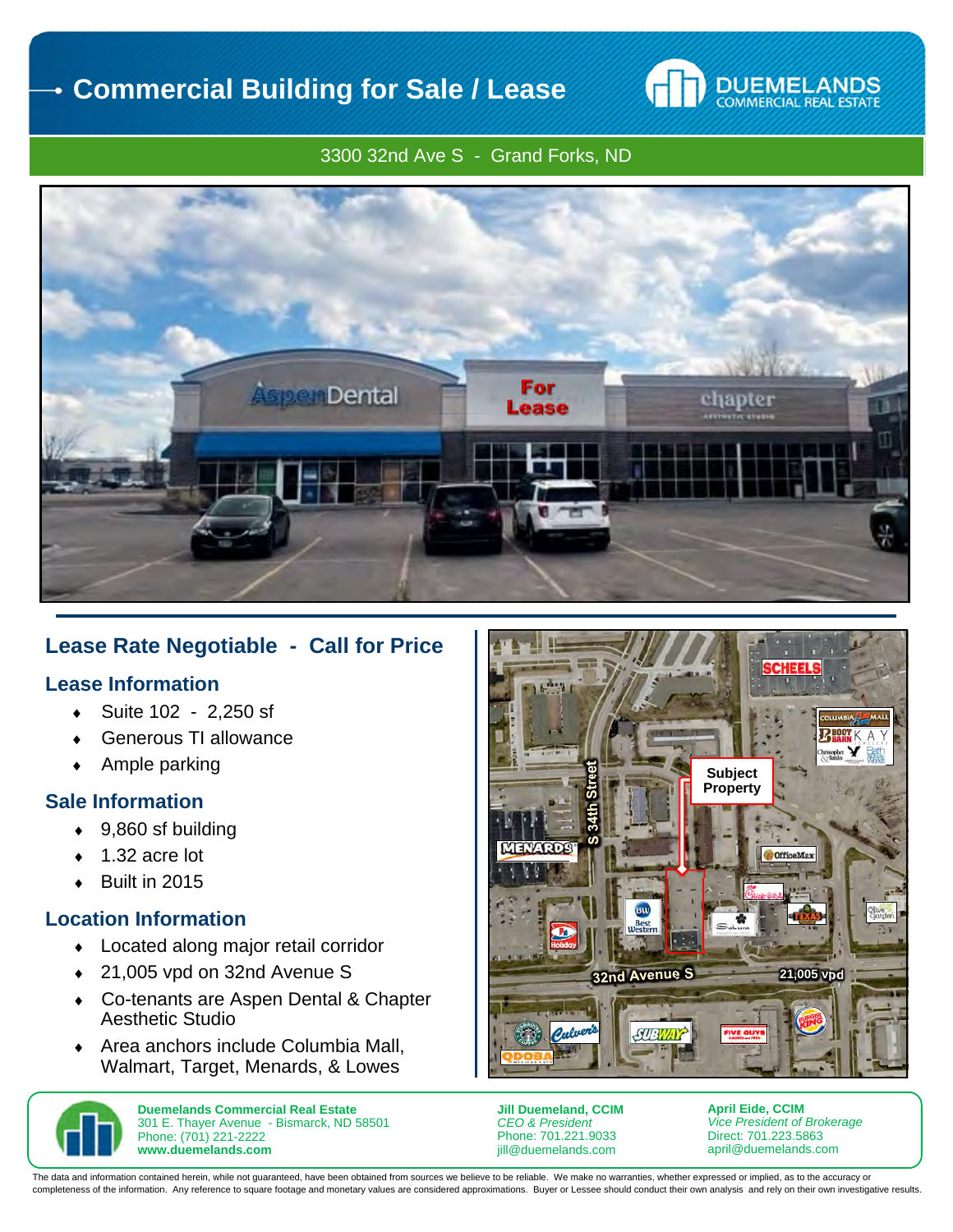#### **Exterior Pictures**  .

## **For Sale or Lease**









**Duemelands Commercial Real Estate**  301 E. Thayer Avenue - Bismarck, ND 58501 Phone: (701) 221-2222 **www.duemelands.com** 

**Jill Duemeland, CCIM**  *CEO & President*  Phone: 701.221.9033 jill@duemelands.com

**April Eide, CCIM**  *Vice President of Brokerage*  Direct: 701.223.5863 april@duemelands.com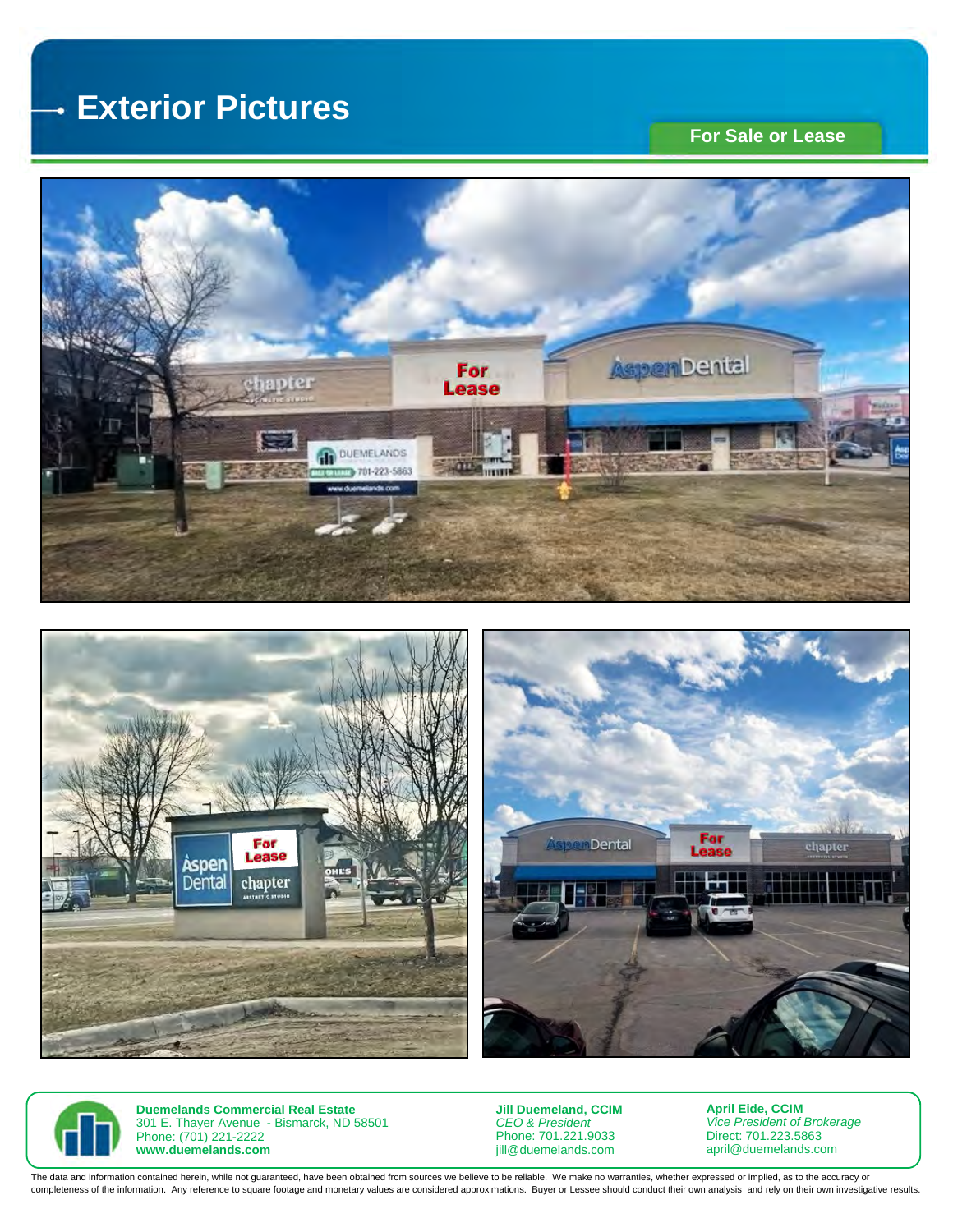**Floorplan**  4

**For Sale or Lease** 



**Duemelands Commercial Real Estate**  301 E. Thayer Avenue - Bismarck, ND 58501 Phone: (701) 221-2222 **www.duemelands.com** 

**Jill Duemeland, CCIM**  *CEO & President*  Phone: 701.221.9033 jill@duemelands.com

**April Eide, CCIM**  *Vice President of Brokerage*  Direct: 701.223.5863 april@duemelands.com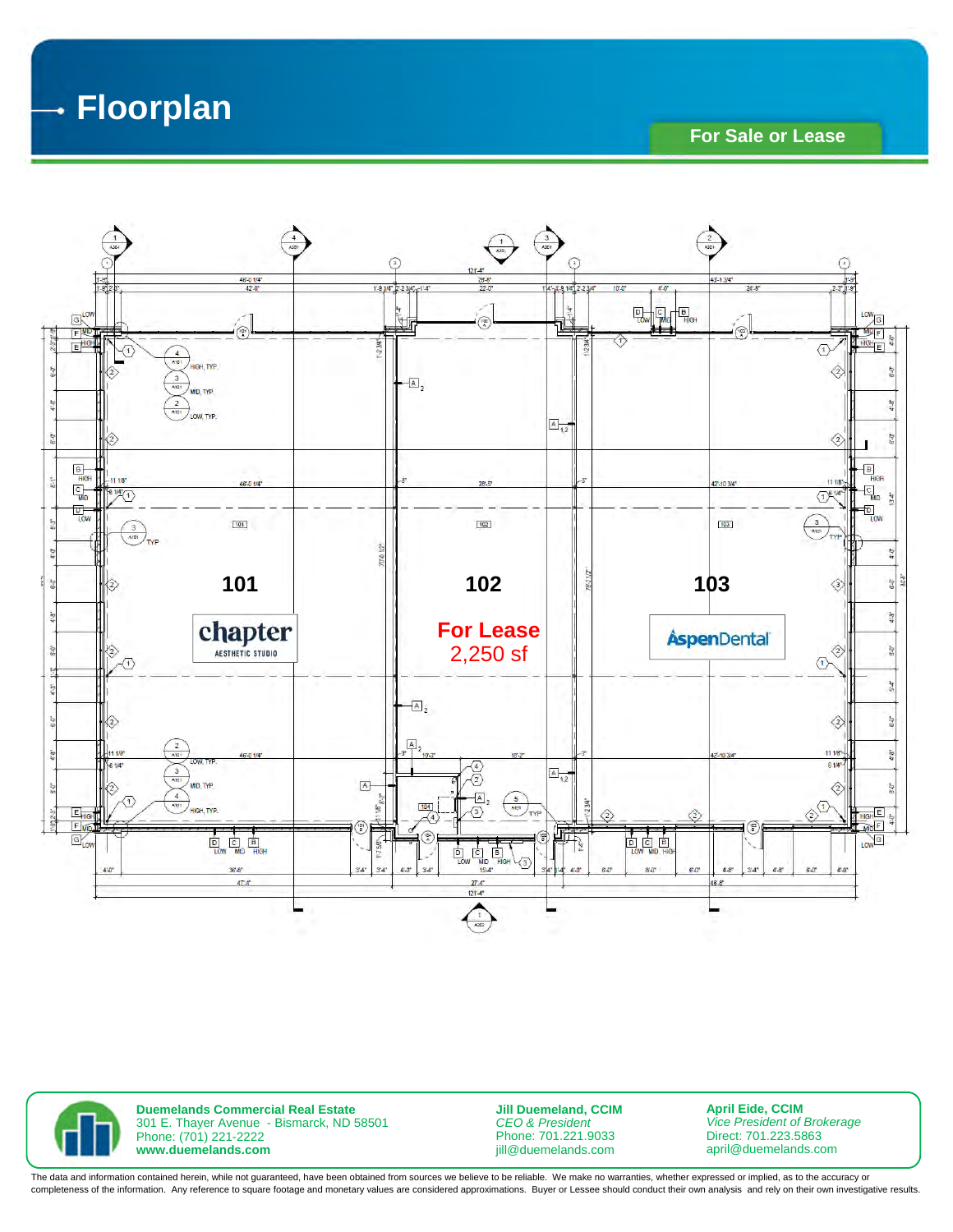# **Chapter Aesthetic Studio**

# **About Chapter Aesthetic Studio**

Founder and President **Melissa Rogne** established **Rejuv Medical Aesthetic Clinic** in Fargo, North Dakota in 2005. Fueled by her passion for providing innovative aesthetic services and products, Melissa pioneered the region's aesthetic industry and grew Rejuv to the largest clinic in the Midwest, proudly ranked as an Allergan Top 100 clinic. Rejuv is beginning a new story as **Chapter Aesthetic Studio**.









**Duemelands Commercial Real Estate**  301 E. Thayer Avenue - Bismarck, ND 58501 Phone: (701) 221-2222 **www.duemelands.com** 

**Jill Duemeland, CCIM**  *CEO & President*  Phone: 701.221.9033 jill@duemelands.com

**April Eide, CCIM**  *Vice President of Brokerage*  Direct: 701.223.5863 april@duemelands.com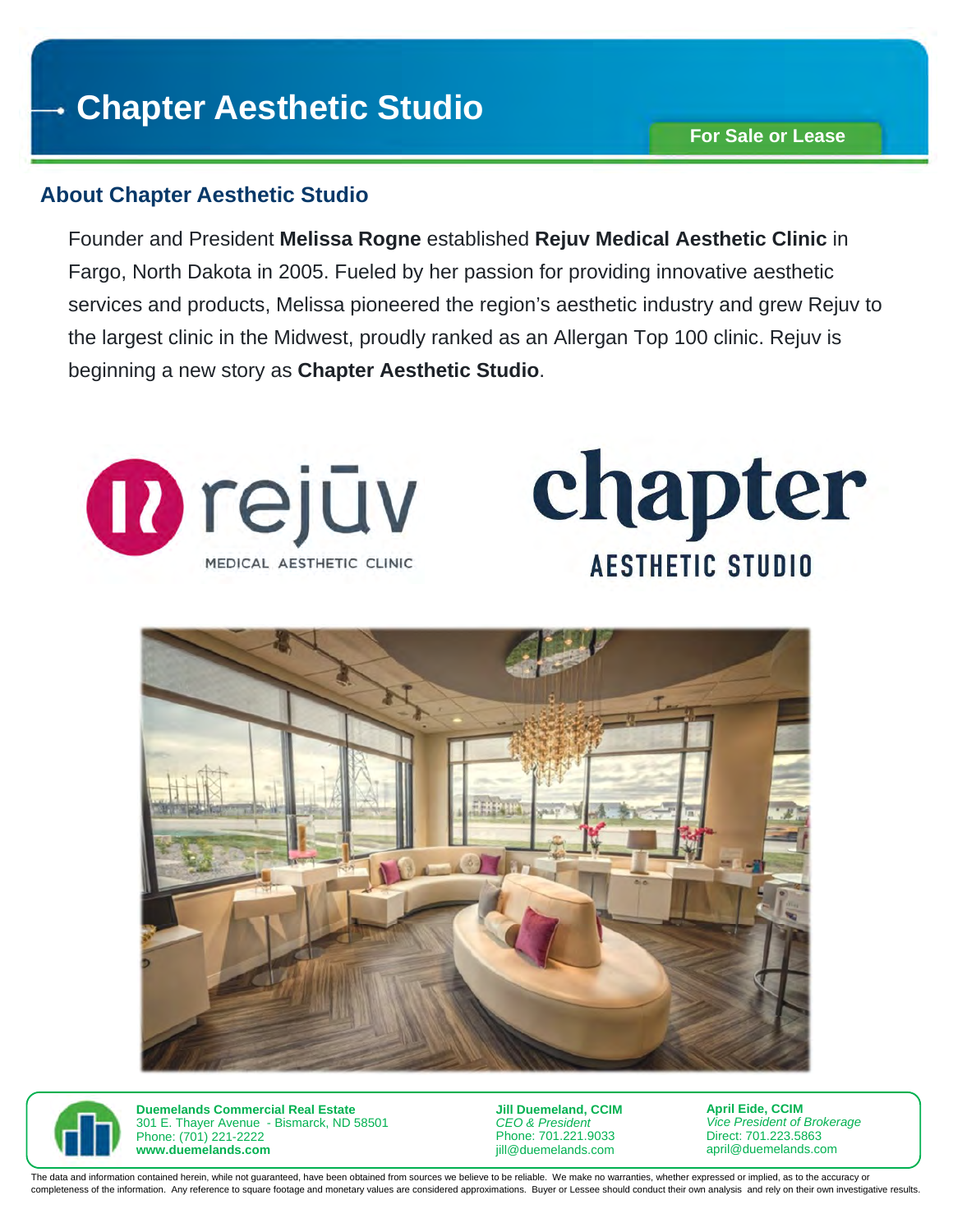# **Area Demographics**

| <b>Radius</b>                   | 1-mile   | 3-mile   | 5-mile   |
|---------------------------------|----------|----------|----------|
| <b>Population</b>               | 10,367   | 52,368   | 67,690   |
| <b>Average Household Income</b> | \$65,701 | \$70,043 | \$70,725 |
| Households w/ \$50K+ Income     | 2,393    | 11,745   | 15,342   |
| % of Pop. w/ Assoc. Degree +    | 52.9%    | 51.8%    | 49.8%    |
| <b>Number of Employees</b>      | 8,130    | 38,227   | 51,620   |

# **Site Layout**





**Duemelands Commercial Real Estate**  301 E. Thayer Avenue - Bismarck, ND 58501 Phone: (701) 221-2222 **www.duemelands.com** 

**Jill Duemeland, CCIM**  *CEO & President*  Phone: 701.221.9033 jill@duemelands.com

**April Eide, CCIM**  *Vice President of Brokerage*  Direct: 701.223.5863 april@duemelands.com